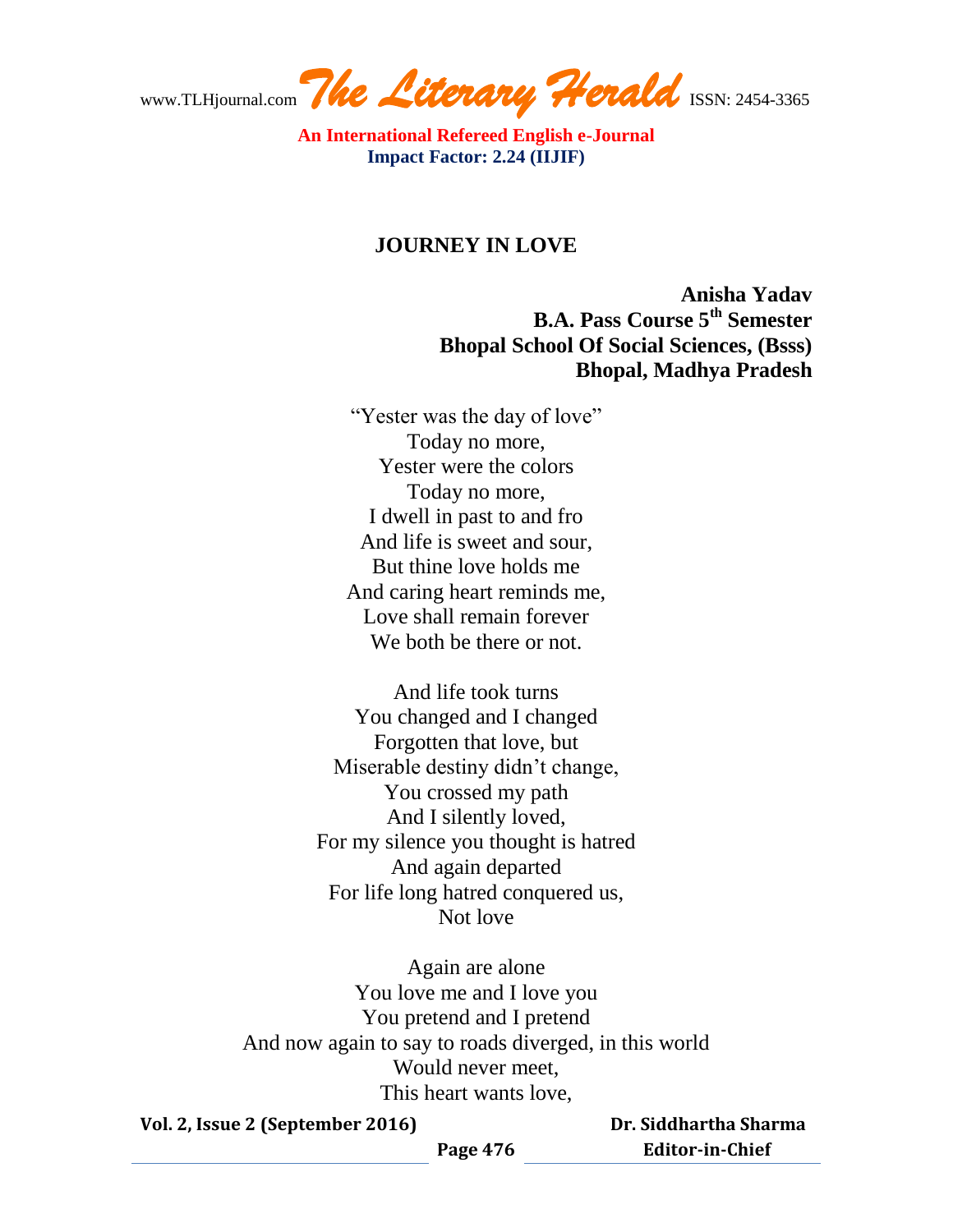www.TLHjournal.com The Literary Herald ISSN: 2454-3365

> And we've given it ego, How beautiful it did be That we unite to love, As we love madly Moments to go together Love to dwell in hearts Till my last breathe, To say "I love you"

And then came another morn, It felt as if I was in a dream, Someone returned after seven years hitch, It felt as if I regained conscious, And as I mingle in his arms, Life and love surrounded me again You came and brought love back And hence we are together Forever or not I'm not sure But still I accept your love is eternal And I love you back.

## **TIMELESS YOU AND TIMELESS ME**

The sun takes a spur and yet is here again, But not even a sign of hope to dwell in me. Life's now a deserted street, Street that lead me to past, Arguments of haze, That led me to awe, Oh! But do not ask what this awe is, Come on now let me take you to future. For it is better than present

**Vol. 2, Issue 2 (September 2016)**

 **Dr. Siddhartha Sharma Editor-in-Chief**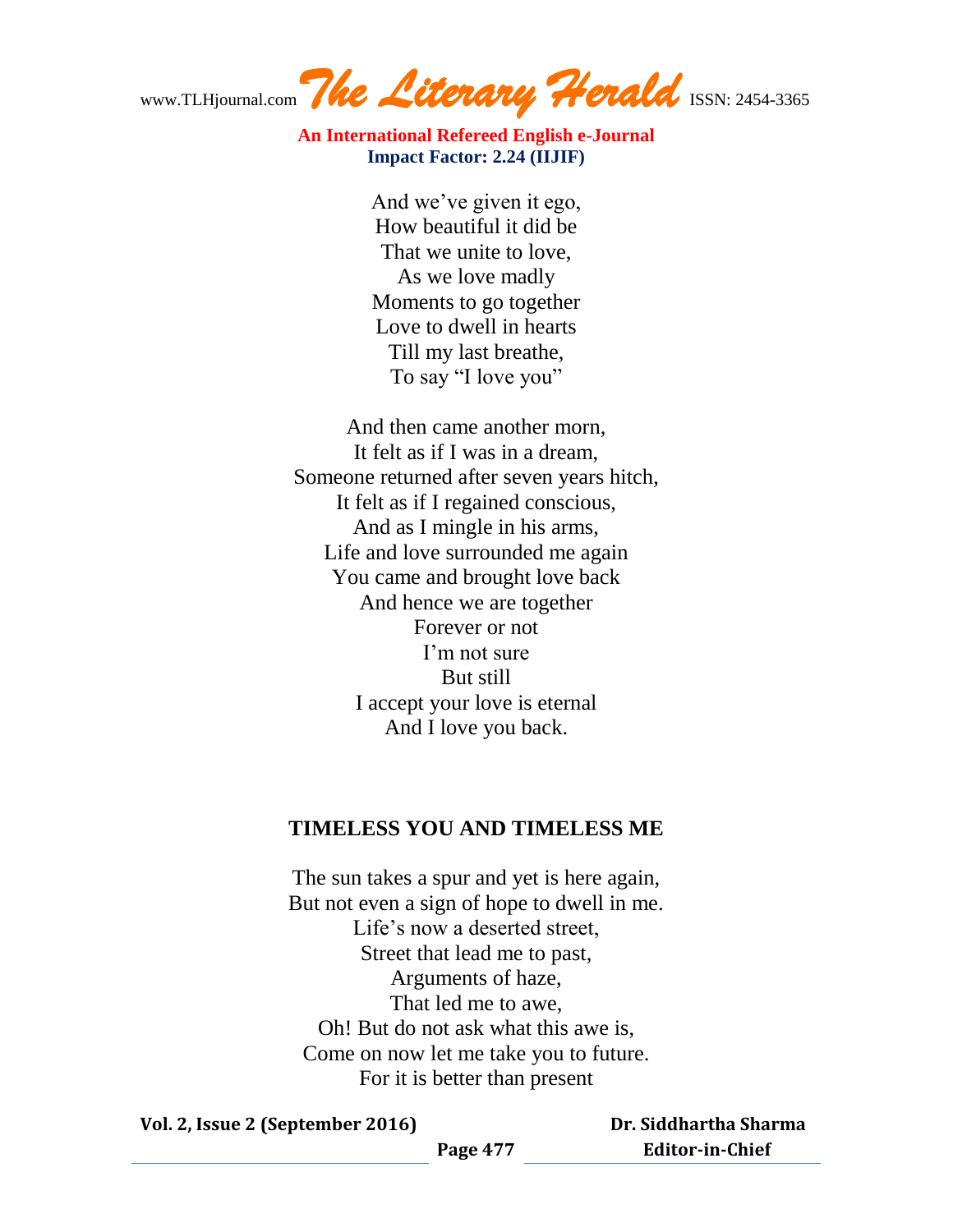www.TLHjournal.com The Literary Herald ISSN: 2454-3365

Though a Virgo once told me Present is present and there is no future Yet I go against him I want to dwell I want to dwell in future again, Oh do not snatch this from me For it's my world. And lo the future years have come Hereby we begin new I'm a girl of awaited version For long I've longed for this change And so the change is here

Away from the past and away from the people, I began new in a country of Swiss There on a street I found you again Dressed like a man of thirty Eyes wide as before, Hands of wax and setup of business And as you held my hand I whisper again Let us go now you and me For us, This eve is set against the sky Passing through the streets of past Let the love dwell in our hearts Once you said there will be time And so the time is here Where we are together Time for you and time for me A lifetime to dwell in arms of thee For long haven't we waited …….to climb the stairs back Time is here to review …..Hundred revisions of past Oh but now I say your words Forget the past and dwell in present Where there is

**Vol. 2, Issue 2 (September 2016)**

 **Dr. Siddhartha Sharma Editor-in-Chief**